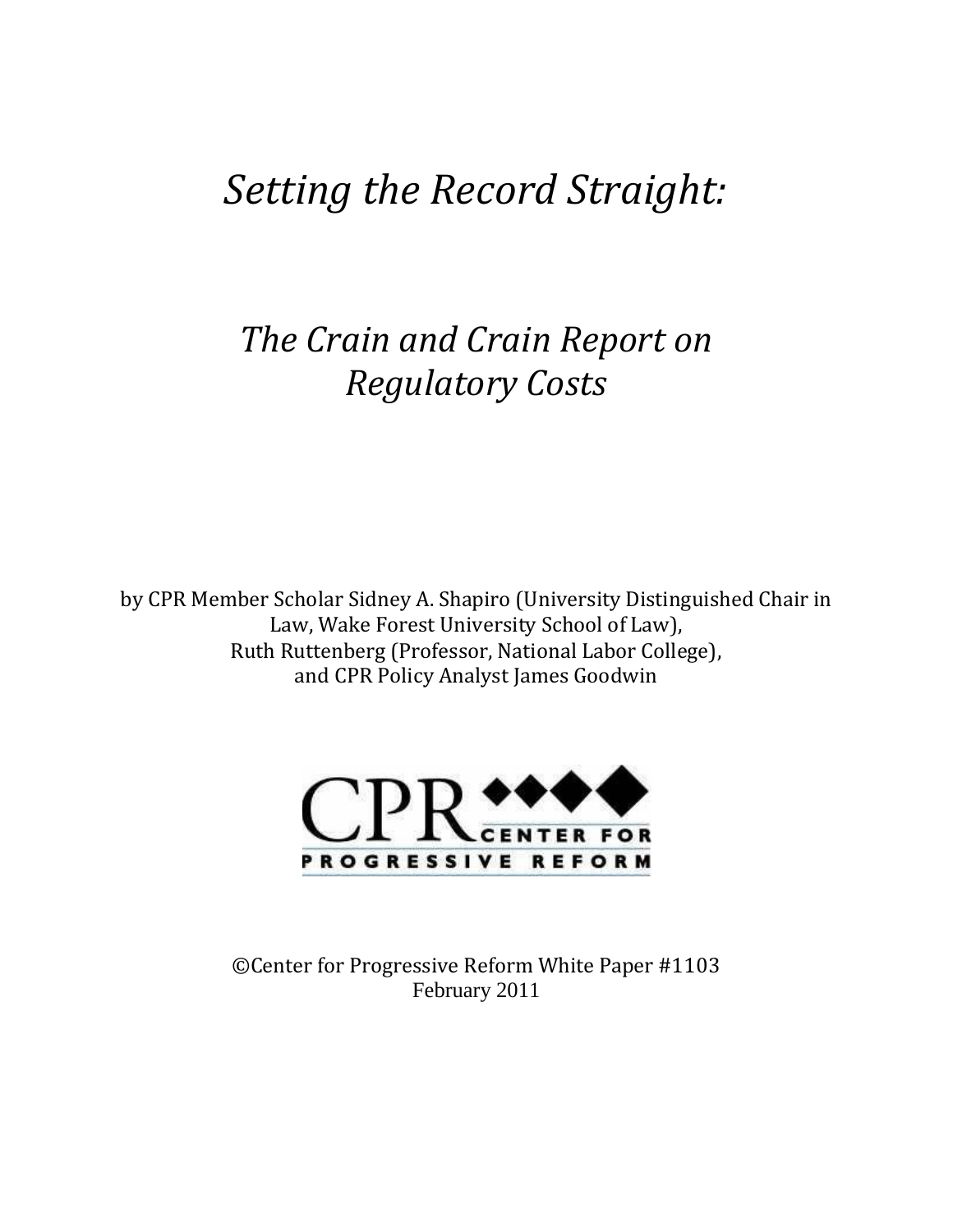### *Setting the Record Straight: The Crain and Crain Report on Regulatory Costs*

#### **Introduction**

Critics of health, safety, and environment regulation have sought to buttress the case against regulation by citing a 2010 report by economists Nicole Crain and Mark Crain called *The Impact*  of Regulatory Costs on Small Firms<sup>1</sup> ("the Crain and Crain report"). The Crain and Crain report is the fourth in a series of reports that have been produced under contract for the Small Business Administration's (SBA) Office of Advocacy since 1995, each of which has attempted to calculate the total "burden" of federal regulations, and to demonstrate that small businesses in all economic sectors bear a disproportionate share of that burden.<sup>2</sup>

Among the Crain and Crain report's findings is one that has become a centerpiece of regulatory opponents' rhetoric: the "annual cost of federal regulations in the United States increased to more than \$1.75 trillion in 2008."<sup>3</sup> This figure is several orders of magnitude larger than the estimate generated by the Office of Management and Budget (OMB)—the official estimate of the aggregate costs and benefits of federal regulations prepared annually for Congress. The 2009 OMB report found that in 2008 annual regulatory *costs* ranged from \$62 billion to \$73 billion.<sup>4</sup> The authors of the Crain and Crain report attribute this massive difference to the fact that their report considers many more rules than do the annual OMB reports, including rules with estimated costs less than \$100 million, rules that were put on the books more than 10 years ago, and rules issued by independent regulatory agencies.<sup>5</sup>

As this report demonstrates, however, much more is at work than that. In areas where the OMB and Crain and Crain calculations overlap, Crain and Crain use the same cost data as OMB, but, unlike OMB, which presents regulatory costs as a range, Crain and Crain always adopt the upper end of the range for inclusion in their calculations, a departure that is not justified as we explain in this report. Further, Crain and Crain's calculations for the regulations not covered by OMB's report appear to be based largely on a decidedly unusual data source for economists—public opinion polling, the results of which Crain and Crain massage into a massive, but unsupported estimate of the costs of "economic" regulations. Because Crain and Crain have refused to make their underlying data or calculations public—apparently even withholding them from the SBA office that contracted for the study—it is difficult to know precisely how they arrived at the result that economic regulation has a cost of \$1.2 trillion dollars, comprising more than 70 percent of the total costs in their report. Nevertheless, even based on what Crain and Crain reveal, their calculation of the cost of economic regulations is deeply flawed, as we also explain.

In addition, the OMB report accounts for an equally relevant figure that the Crain and Crain's \$1.75 trillion figure simply omits: the economic benefits of regulation. OMB's 2009 recent report found that in 2008 annual *benefits* of regulation ranged from \$153 billion to \$806 billion. 6 And, as a series of CPR reports have explained, the OMB reports likely overestimate regulatory costs and underestimate regulatory benefits, including omitting from its calculations altogether significant benefits that happen to defy monetization.<sup>7</sup> In contrast, the Crain and Crain report makes no effort to account for regulatory benefits. If, for example, a regulation imposes \$100 in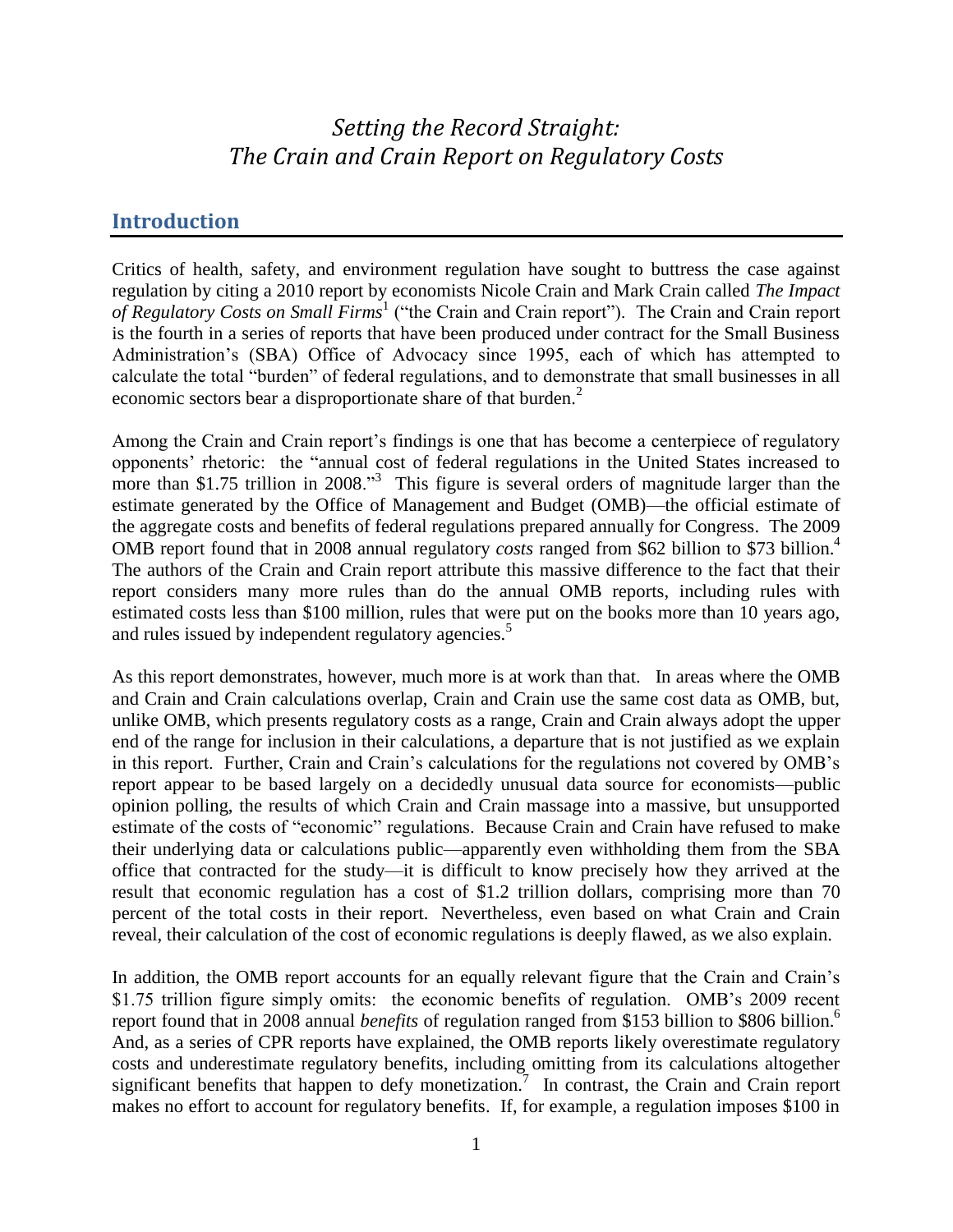costs on a business, but provides twice that in benefits, the Crain and Crain report would still tally that as \$100 cost to society, even though it provides substantial net benefits.

It's easy to see why the anti-regulatory critics have seized on the Crain and Crain report and its findings.<sup>8</sup> The \$1.75 trillion figure is a gaudy number that was sure to catch the ear of the media and the general public. Upon examination, however, it turns out that the \$1.75 trillion estimate is the result of transparently unreliable methodology and is presented in a fashion calculated to mislead.

This report points out the severe flaws with the effort by Crain and Crain to estimate total regulatory costs. These flaws include:

- **Omitted benefits of regulation**. A discussion of regulation is inherently incomplete and distorted—if it focuses on costs without also considering benefits. Simply put, OMB's calculations demonstrate that regulation has a positive net effect on the economy, and not by a little. The Crain and Crain report simply ignores the benefits of regulation, focusing solely on one half of the equation. But, claiming to present a compilation of regulatory costs, without also presenting a compilation of regulatory benefits, is fundamentally misleading. Indeed, using Crain and Crain's methodology, practically any economic transaction—from the purchase of a loaf of bread to the construction of a manufacturing plant—would be counted as a drain on the economy, because they only include the costs not the benefits.\* The Crain and Crain report's failure to include an accounting of regulatory benefits is particularly puzzling, since virtually every source the authors rely on for estimates of costs also provide estimates of benefits as well.
- **Questionable assumptions and flimsy data**. The report's estimate of "economic regulatory" costs—financial regulations, for example—which account for 70 percent of the total regulatory costs, is not based on actual cost estimates. Instead, this estimate is based on the results of public opinion polling concerning the business climate of countries that has been collected in a World Bank report. The authors of the World Bank report warn that its results should not be used for exactly the type of extrapolations made by Crain and Crain, because their underlying data are too crude. Crain and Crain nevertheless enter the World Bank data into a formula, which they appear to have created out of whole cloth, that purports to describe a relationship between a country's regulatory stringency and its Gross Domestic Product (GDP). OMB has repeatedly warned against

 $\overline{a}$ 

<sup>\*</sup> While comparing costs and benefits is beyond the scope of this paper, it is notable that the 2009 OMB report found that total regulatory benefits are far larger than total regulatory costs. *See infra* endnote 4 and *supra* accompanying text. This finding refers to total aggregate net benefits, which means that some individual regulations may not have benefits that exceed costs. But, this result usually arises from the difficulty of monetizing regulatory benefits, rather than the lack of actual benefits. *See* comments cited *infra* endnote 7; *see also* Rena Steinzor et al., *A Return to Common Sense: Protecting Health, Safety, and the Environment Through "Pragmatic Regulatory Impact Analysis"* (Ctr. for Progressive Reform, White Paper 909, 2009), *available at*

[http://www.progressivereform.org/articles/PRIA\\_909.pdf;](http://www.progressivereform.org/articles/PRIA_909.pdf) John Applegate et al., *Reinvigorating Protection of Health, Safety, and the Environment: The Choices Facing Cass Sunstein* (Ctr. for Progressive Reform, White Paper 901, 2009), *available at* [http://www.progressivereform.org/articles/SunsteinOIRA901.pdf;](http://www.progressivereform.org/articles/SunsteinOIRA901.pdf) Frank Ackerman et al.*, Applying Cost Benefit Analysis to Past Decisions: Was Protecting the Environment* Ever *a Good Idea?* (Ctr. for Progressive Reform, White Paper 401, 2004), *available at* [http://www.progressivereform.org/articles/Wrong\\_401.pdf.](http://www.progressivereform.org/articles/Wrong_401.pdf)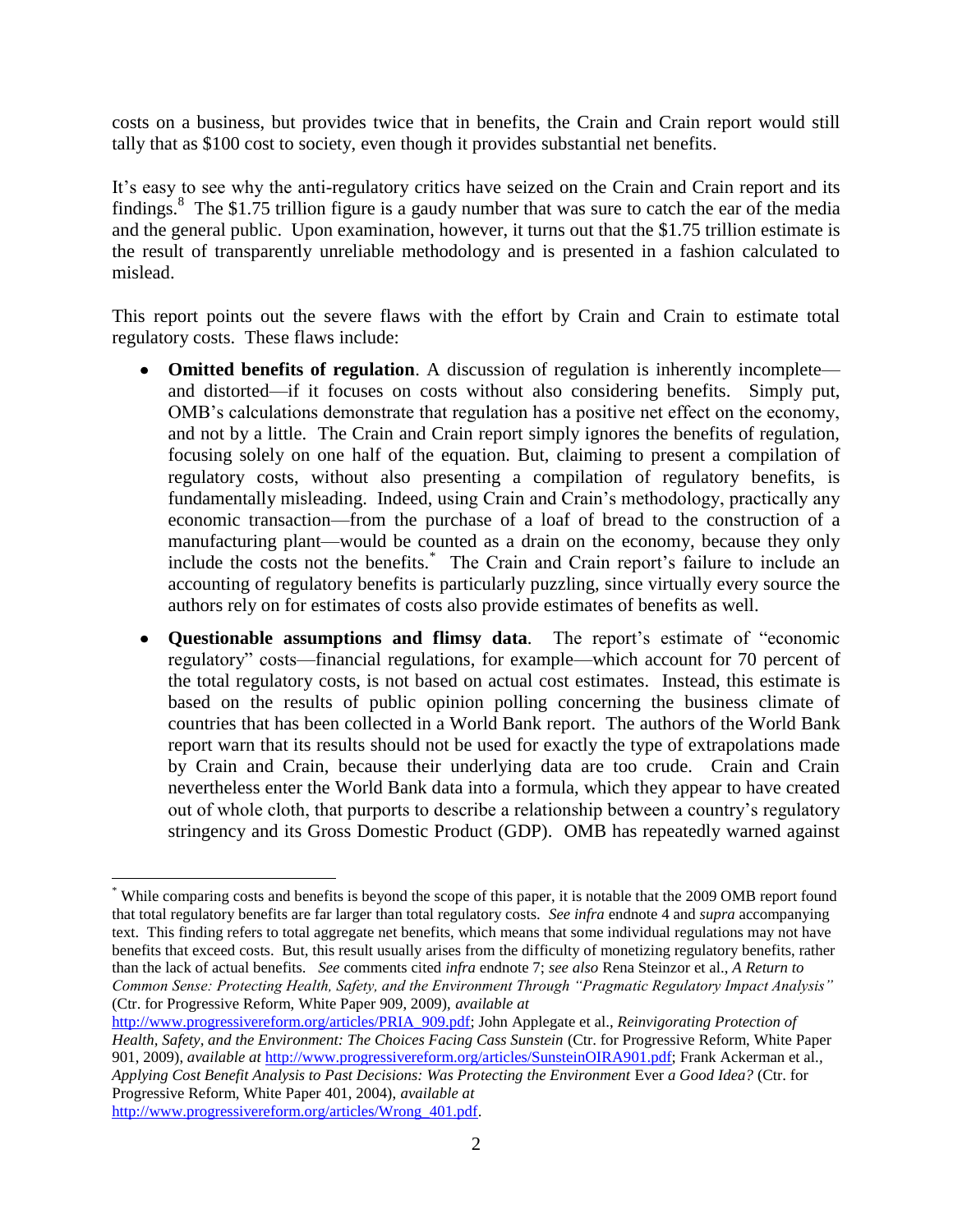trying to reduce the complex relationship between these two concepts to such simplistic terms, yet this is precisely what Crain and Crain do.

- **Opaque calculations**. Contrary to academic and government norms, Crain and Crain do not reveal their data or show the calculations they used to arrive at their cost estimates. Neither is the information available from the SBA Office of Advocacy. Moreover, Crain and Crain declined to furnish their data to CPR despite several requests. As a result, it is impossible to replicate their results, a flaw so significant it would prevent the publication of their paper in any respectable academic journal.
- **Slanted methodology**. The Crain and Crain report suffers from several methodological problems, all of which tilt the results towards an overstatement of regulatory costs. These problems are itemized and explained further below.
- **Overstated costs**. To estimate the cost of non-economic regulation, Crain and Crain almost always used the agency estimates of such costs that were submitted to OMB. Although OMB presents these costs as a range, Crain and Crain always used the upper bound estimate, effectively eliminating the agencies' careful efforts to draw attention to the uncertainties in these calculations. Moreover, cost estimates are typically based on industry data, and regulated entities have a strong incentive to overstate costs in this circumstance. As discussed below, empirical studies have shown that such estimates are usually too high.
- **Peer review rendered meaningless.** The peer review process used by the SBA Office of Advocacy does not support the reliability of the report. Only two people examined the document. The authors ignored a significant criticism raised by one of the two reviewers concerning their estimate of economic regulatory costs. As for the second person, the entire review consisted of the following comments: "I looked it over and it's terrific, nothing to add. Congrats[.]"<sup>9</sup>

For the reasons that follow, we conclude that the Crain and Crain report is sufficiently flawed that it does not come close to justifying regulatory reform efforts, such as the REINS Act,<sup>†</sup> which seek to limit protection of people and the environment. If Crain and Crain had used a more straightforward and generally accepted methodology, they likely would have reached a figure that was several orders of magnitude smaller. And, if Crain and Crain had properly considered regulatory benefits, they likely would have found that regulation is a net economic plus for society. Such findings, however, would not comport with the political agenda of the SBA's Office of Advocacy or of the opponents of regulation in general.

 $\overline{a}$ <sup>†</sup> Regulations from the Executive in Need of Scrutiny (REINS) Act, H.R. 10, 112th Cong. (2011). Under this bill, no new "economically significant" regulations would take effect unless Congress affirmatively approved the regulation within 90 days of receiving it, by means of a joint congressional resolution of approval, signed by the President. For more information on the REINS Act, see Sidney Shapiro, *The REINS Act: The Conservative Push to Undercut Regulatory Protections for Health, Safety, and the Environment* (Ctr. for Progressive Reform, Backgrounder, 2011), *available at*

[http://www.progressivereform.org/articles/CPR\\_Reins\\_Act\\_Backgrounder\\_2011.pdf.](http://www.progressivereform.org/articles/CPR_Reins_Act_Backgrounder_2011.pdf)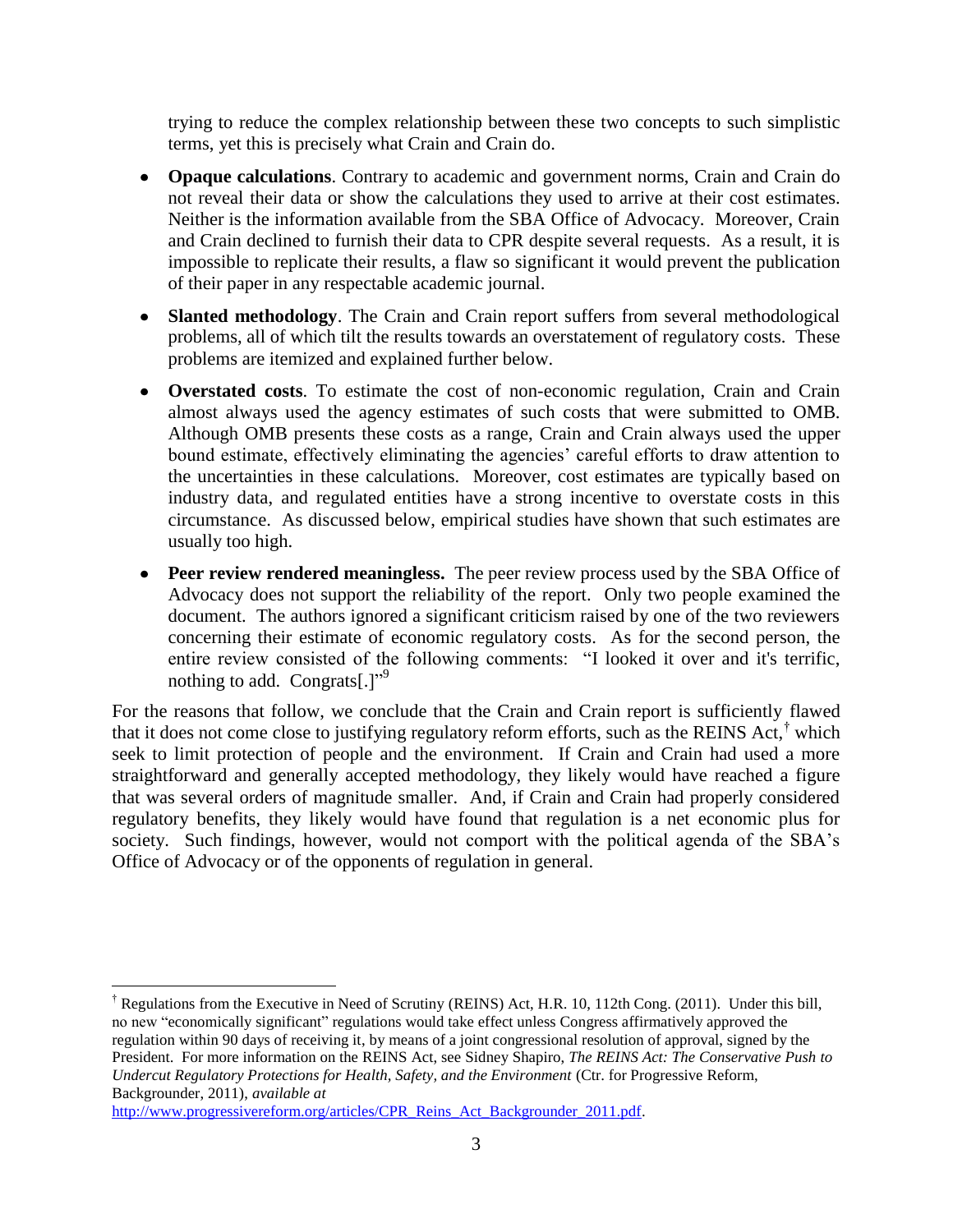#### **The Crain and Crain Report's Methodology**

The Crain and Crain report purports to provide a complete accounting of all regulatory costs. It divides the regulatory universe into four categories: economic regulations; environmental regulations; tax compliance regulations; and occupational health and safety and homeland security regulations. Notably, the report never provides a clear definition of the term "regulation," nor does it provide clear definitions of each of the four regulatory categories. Next, the authors employ different methodologies to calculate the total costs of regulation in each category. Finally, they add up the costs of regulation for each category to derive a total cost of federal regulations.

The report provides only a part of the data, equations, assumptions, extrapolations, and calculations that would be necessary for replicating the report's results. The authors of this white paper made several attempts to obtain the missing additional materials from the authors of the Crain and Crain report, as well as from the SBA Office of Advocacy, which funded the report, so that we could fully understand and verify the methodologies, data, and assumptions that were employed. The authors of the Crain and Crain report provided us with only very general responses and have given no indication that they would furnish us with the missing information.

Remarkably, a staff member at the SBA Office of Advocacy explained that his office did not have access to any of the additional materials, since it had only contracted to receive the final report from the authors.<sup>10</sup> Thus, the SBA Office of Advocacy entered into an agreement with Crain and Crain to spend taxpayer money on a report whose findings it could not then have verified in any significant way—not even checking the arithmetic. $\ddot{\ddot{\ }}$ 

Because this underlying information is unavailable, the Crain and Crain report is a political document, rather than an academic study. No academic author would submit such a study for publication without revealing the data and calculations on which the scholar relied. No academic publication would accept such a study unless such information was released. Academic reports also acknowledge and discuss potential weaknesses in their calculations, a modesty that is absent from the Crain and Crain report.

#### **Methodological Problems**

#### **Economic Regulation Costs**

 $\overline{a}$ 

To calculate the total cost of economic regulations, Crain and Crain employ a regression analysis that purports to establish a correlation between a country's score on the World Bank's "Regulatory Quality Index" (RQI) and the size of the country's economic activity, as measured by GDP per capita.<sup>11</sup> According to the World Bank report, the RQI seeks to measure public "perceptions of the ability of the government to formulate and implement sound policies and regulations that permit and promote private sector development."<sup>12</sup> Crain and Crain have

<sup>‡</sup> If the SBA Office of Advocacy contracts to have similar reports performed in the future, we strongly urge it to obtain all the data, equations, assumptions, extrapolations, and calculations as part of the contract, and to make these materials readily available in a useable format on its website.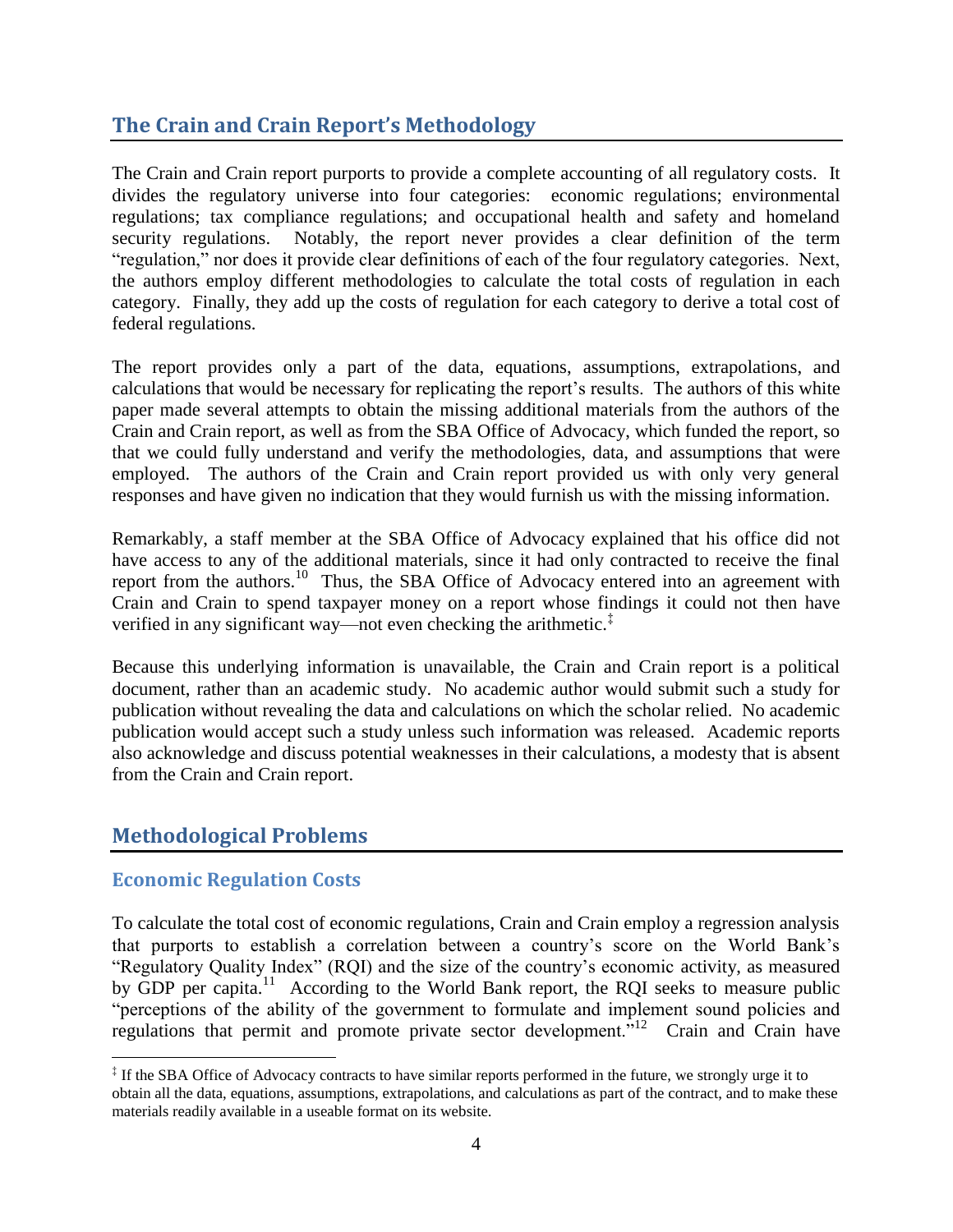interpreted the RQI as measuring how friendly a country is to business interests.<sup>13</sup> The World Bank researchers did not intend for the RQI to be used as a proxy measure for regulatory burden or as a tool for critiquing a particular country's regulatory stringency.<sup>14</sup> Nevertheless, Crain and Crain use the RQI in precisely this fashion.

As the World Bank report explains, the RQI is based on public opinion polling, not quantitative data. It is derived from a composite of 35 opinion surveys that asked questions about the regulatory climate of approximately 200 countries.<sup>15</sup> Given its subjective origins, the World Bank researchers responsible for the RQI designed it with a few limited applications in mind namely, to make meaningful cross-country comparisons as well as to monitor a single country's progress over time. At the same time, these researchers strongly caution against using the RQI for developing specific policy prescriptions in particular countries.<sup>16</sup>

Crain and Crain provide no justification defending their use of the RQI to estimate regulatory costs, nor do they ever acknowledge the myriad theoretical or empirical problems with calculating such costs based on public opinion polling. Significantly, one of the peer reviewers of the Crain and Crain report raised this objection, stating "I am concerned that the index may not measure what the authors say it measures, and even if it does, it may overstate the costs of regulation when used in conjunction with the other measures."<sup>17</sup> The authors do not appear to have revised the report in response to this comment.

As noted above, the Crain and Crain report uses the RQI, which the authors have converted into a proxy measure for a country's regulatory stringency, as the main variable in their formula for calculating the cost of a country's economic regulations—that is, the supposed reduction in that country's GDP caused by the regulations. The authors do not explain how they devised this formula, nor do they provide any of the underlying data, calculations, and assumptions that they used to devise it. Consequently, no one can verify whether or not the formula provides a reasonable model of reality, nor can anyone verify their calculations.

Using this formula, Crain and Crain calculate the loss in GDP the United States suffers because of economic regulation. It is unclear whether Crain and Crain calculate the loss in GDP as compared to the country with the highest RQI score or whether they calculate the loss in GDP attributed to all regulation. The latter baseline would reflect the GDP in a hypothetical United States that had no economic regulations. Whichever baseline they use, Crain and Crain thus conclude that the cost of economic regulations in the United States in 2008 was \$1.236 trillion, "as reflected in lost GDP."<sup>18</sup>

Crain and Crain do not clearly define the category of "economic regulations," other than to note it is broadly inclusive.<sup>§</sup> The lack of a clear definition opens up the possibility that the category of "economic regulations" also includes the other categories of regulations identified by Crain and Crain. If, for example, this category includes some environmental regulation costs, those costs are also the subject of a separate calculation in the report. This would mean that some of

 $\overline{a}$ 

<sup>§</sup> The report indicates that the category of economic regulations is broad enough to include "a wide range of restrictions and incentives that affect the way businesses operate—what products and services they produce, how and where they produce them, and how products and services are priced and marketed to consumers." CRAIN & CRAIN, *infra* endnote 1, at 17.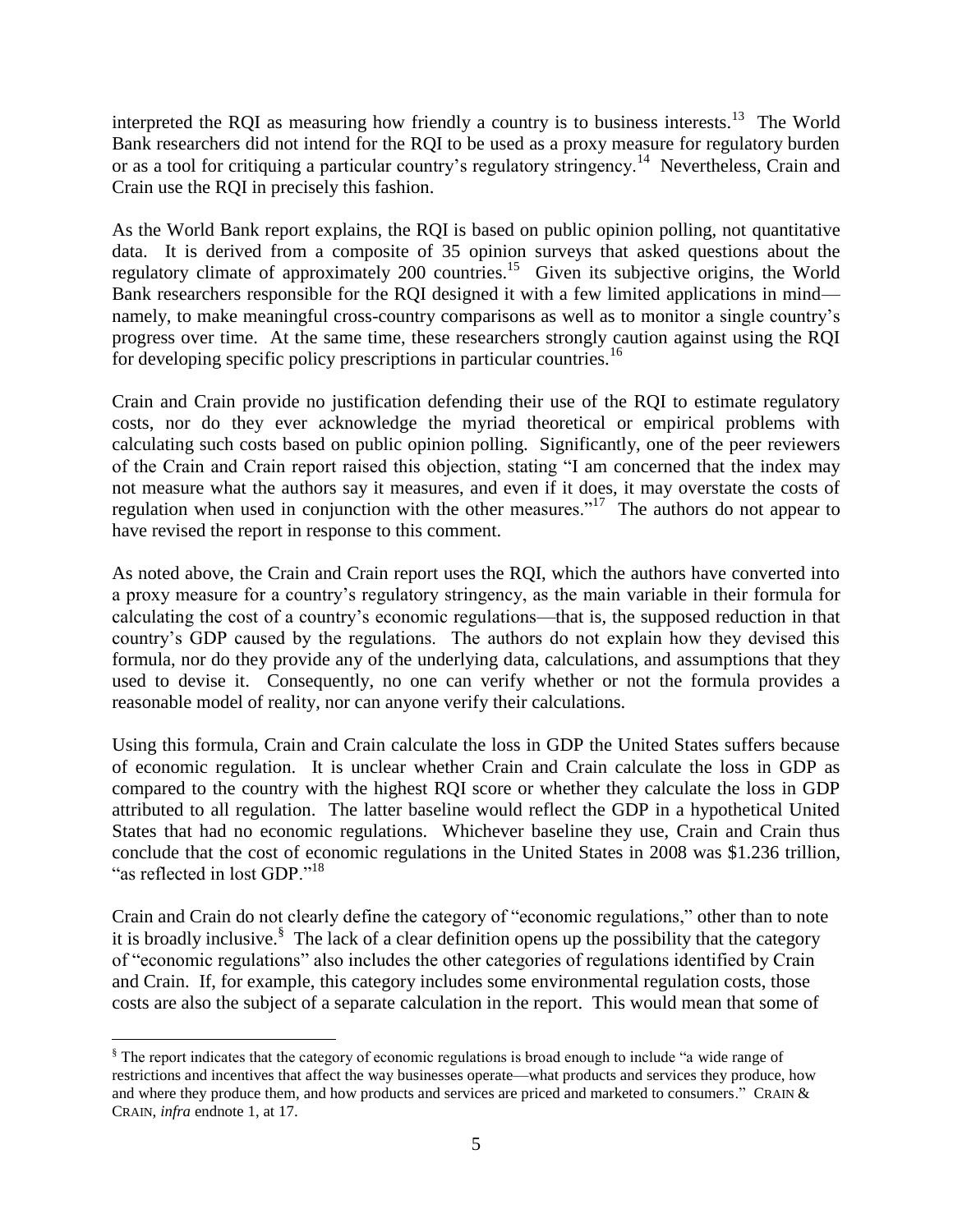these regulation costs would be counted twice (once as an economic regulation and once as an environmental regulation), leading to an exaggeration of total regulation costs. Some of the polling data used by the authors of the World Bank study in the calculation of the RQI asks questions of environmental and safety regulations, although the majority of the questions are about tax and price control regulations, trade barriers, access to capital, and regulatory barriers to starting a new business.\*\*

One other significant problem in this category of costs is that the regression analysis used in the report assumes an overly simplistic relationship between regulatory stringency and GDP. As noted above, the Crain and Crain report's formula implies that increases in regulatory stringency *cause* a reduction in a country's economic activity, which are reflected in a decreased GDP. The actual relationship between regulatory stringency and a country's economic activity is not so clear-cut, however, because measurements of GDP do not include regulatory benefits. On this subject, the 2009 OMB report to Congress notes:

The relationship between regulation and indicators of economic activity raises a number of complex questions, conceptual, empirical, and normative. A key issue involves identification of the appropriate measures. For example, is GDP the appropriate measure? As we have seen, many regulations have favorable net benefits, and by hypothesis, such regulations are desirable on standard economic grounds. Of course it would be useful to understand the effects on GDP of particular regulations and of classes of regulations. But while important, GDP is hardly a complete measure of relevant values, and some of the benefits of regulation, such as environmental protection, are not adequately captured by changes in GDP.<sup>19</sup>

Finally, the report's use of the RQI is misleading because it gives the false impression that the U.S. regulatory burden is especially high. In fact, the United States has one of the highest RQI scores, ranking eleventh out of more than  $200$  countries.<sup>20</sup> The United States ranks higher than many of its competitive trading partners, including China, Germany, Japan, Mexico, South Korea, and Taiwan, and its RQI score has remained fairly constant since 1996, when these scores were first developed.<sup>21</sup> But Crain and Crain's use of the RQI, and the SBA's use of the Crain and Crain report, imply that the U.S. is inferior to these other countries as an excellent place to do business.

#### **Environmental Regulation Costs**

To calculate the costs of environmental regulations, the Crain and Crain report adds up the estimated costs of environmental regulations found in each of OMB's annual reports to Congress on cost-benefit analysis since  $2001$ .<sup>22</sup> These estimates in turn are based on aggregation of the

 $\overline{a}$ \*\* The World Bank study relied on 35 different sources of global or regional surveys, produced by 33 different organizations. Only 16 of the sources had any measure of regulation at all. Only one specifically mentioned environmental regulations (the World Economic Forum Global Competitiveness Survey). Only 2 of the 35 sources mentioned labor market policy: the African Development Bank (not relevant to the US) and the Institute for Management Development World Competitiveness Yearbook. Neither of these two said which labor market issues they measured, and there was no mention of safety and health by them. *See* Kaufmann et al., *infra* endnote 11, at 29 (Table 1), 39-71 (App. A).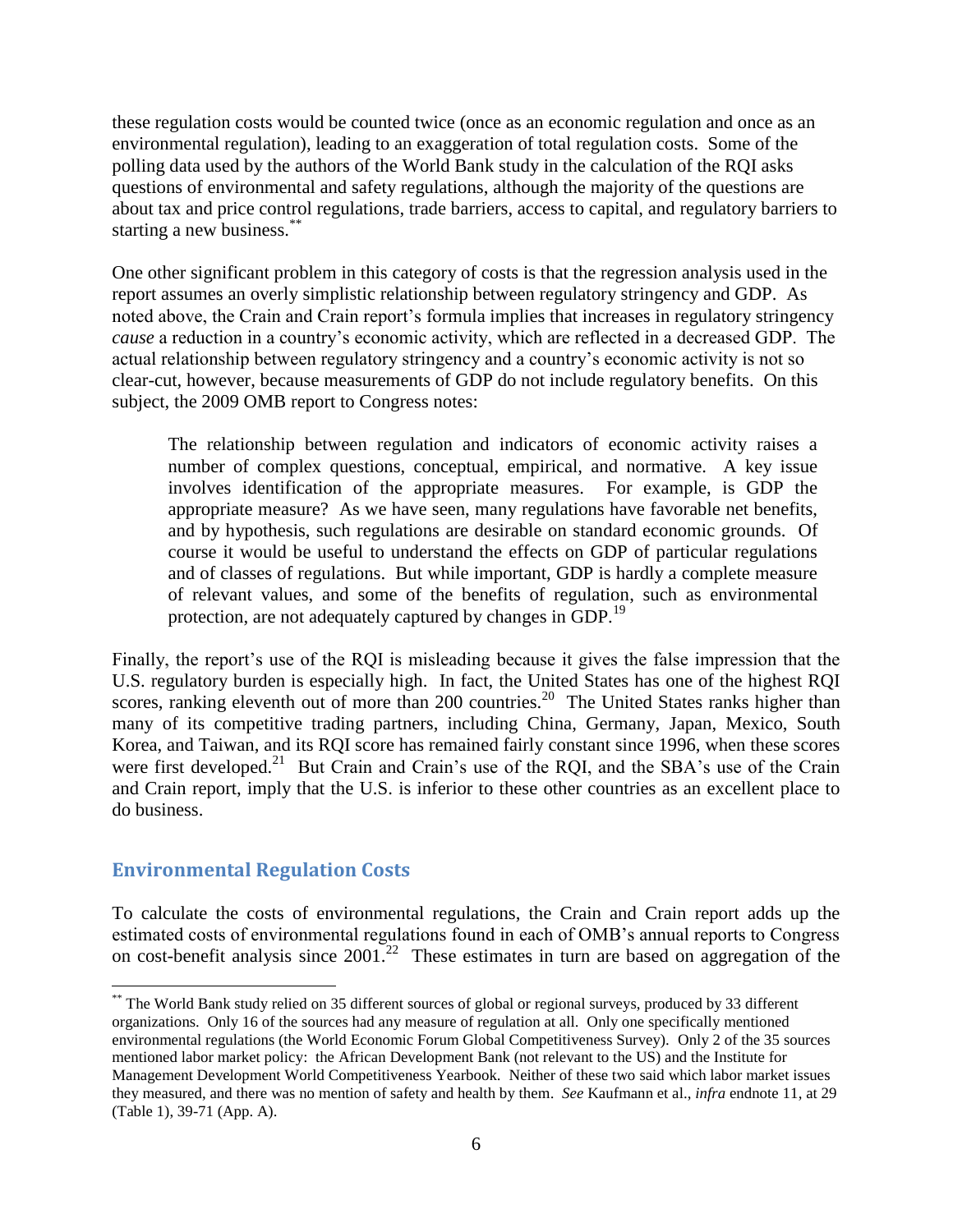cost-benefit analyses that EPA produced when developing the regulations. Based on this data, Crain and Crain find that the total cost of environmental regulations in 2008 was \$281 billion,  $^{23}$ which is 16 percent of the total regulatory costs according to their estimate of total costs.

To generate cost estimates for its cost-benefit analyses, EPA primarily relies on surveys of representative companies that the regulation will likely affect. Because companies know the purpose of the surveys, they have a strong incentive to overstate costs in order to skew the final cost-benefit analysis toward weaker regulatory standards.<sup>24</sup> Agencies must also fill in any data gaps they encounter by making various assumptions. Due to fear of litigation over the regulation, they tend to adopt conservative assumptions about regulatory costs, such that the cost assessment ends up reflecting the maximum possible cost, rather than the mean.<sup>25</sup>

Industry cost estimates—and therefore the cost estimates that EPA develops-- do not account for technological innovations that reduce the cost of compliance and produce non-regulatory cobenefits, such as increased productivity. When companies are asked to predict which technology they will employ to comply with a particular environmental regulation, they often will point to the most expensive existing "off-the-shelf" technology available. Once the regulation actually goes into effect, however, companies have a strong incentive to invent or purchase less costly technologies to come into regulatory compliance. As a result, compliance costs tend to be less, and often much less, than the predicted costs. Moreover, the technological innovations tend to produce co-benefits unrelated to the regulation—such as increased productivity and efficiency that the company strives to achieve in any event. Given these co-benefits, only a portion of the innovative technology's costs can fairly be counted as compliance costs.  $^{26}$ 

| <b>Retrospective Studies of Regulatory Costs</b> |                                                                                           |                                                                                                                                                           |
|--------------------------------------------------|-------------------------------------------------------------------------------------------|-----------------------------------------------------------------------------------------------------------------------------------------------------------|
| Study                                            | <b>Subject of Cost Estimates</b>                                                          | Results                                                                                                                                                   |
| PHB, $1980^{27}$                                 | Sector level capital<br>expenditures for pollution<br>controls                            | - EPA overestimated capital costs more than<br>it underestimated them, with forecasts<br>ranging 26 to 126% above reported<br>expenditures                |
| OTA, 1995 <sup>28</sup>                          | Total, annual, or capital<br>expenditures for occupational<br>safety & health regulations | - OSHA overestimated costs for 4 of 5<br>health regulations, with forecasts ranging<br>from \$5.4 million to \$722 million above<br>reported expenditures |
| Goodstein &<br>Hedges,<br>$1997^{29}$            | Various measures of cost for<br>pollution prevention                                      | - Agency and industry overestimated costs<br>for 24 of 24 OSHA $&$ EPA regulations, by<br>at least 30% and generally by more than<br>100\%                |
| Resources for<br>the Future,<br>$1999^{30}$      | Various measures of cost for<br>environmental regulations                                 | - Agency overestimated costs for 12 of 25<br>rules, and underestimated costs for 2 rules                                                                  |

As the following chart indicates, retrospective studies of regulatory costs find that the initial cost estimates are often too high.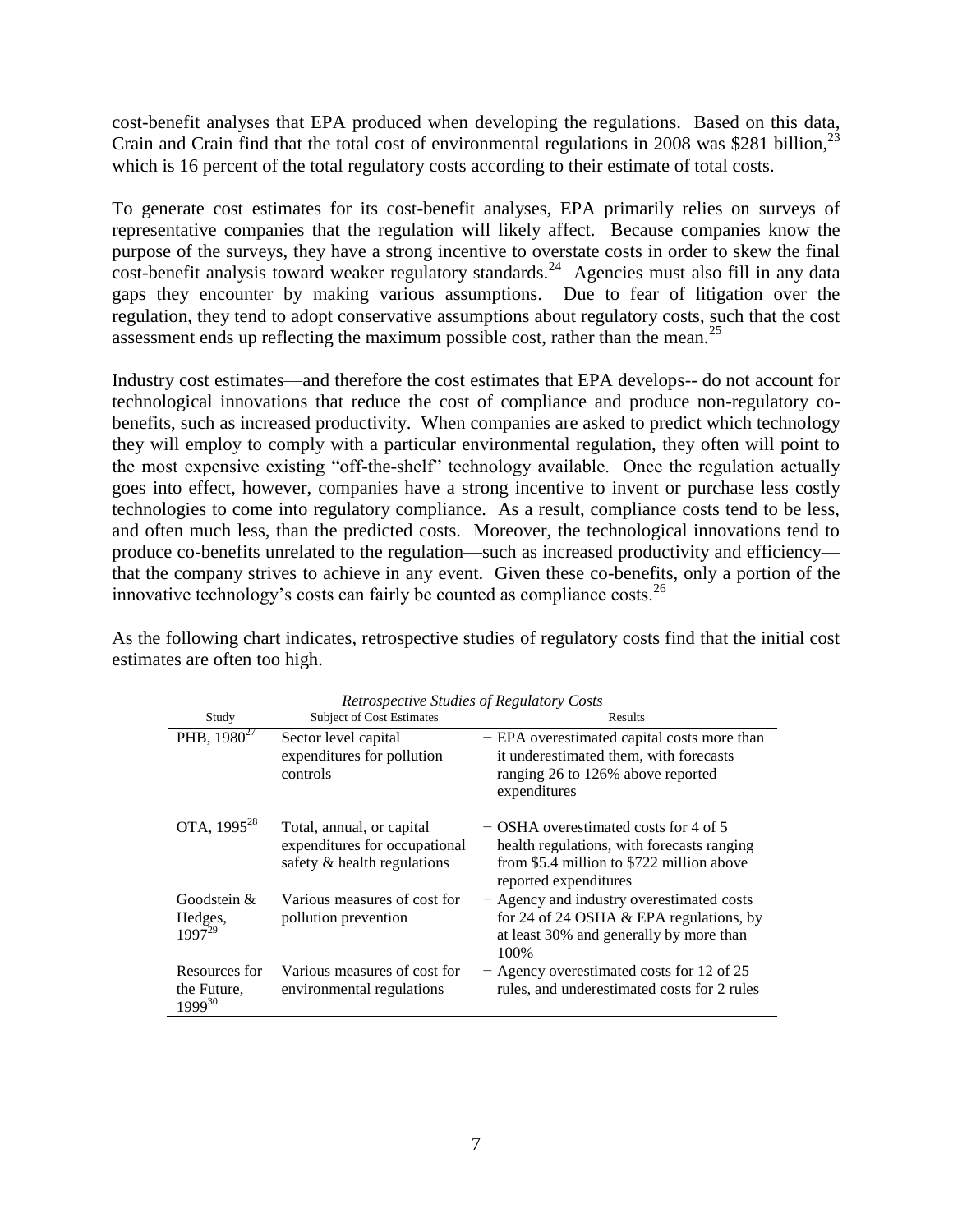Finally, unlike the OMB reports, which present regulatory costs as a range, Crain and Crain always adopt the upper end of the range for inclusion in their calculations.<sup>31</sup> The authors justify this move by claiming that agencies allegedly have a strong incentive to underestimate regulatory costs, although they provide no empirical evidence to support this claim. In fact, as just explained, it is likely that regulatory costs are overstated. In any case, the choice by Crain and Crain to always take the higher bound estimate, rather than presenting their results as a range of costs, as OMB does, is a misleading use of the OMB data.

Agencies were not required by Executive Order to provide OMB with estimates of regulatory costs and benefits prior to 1988. For this reason, OMB had to rely on non-government estimates in order to estimate regulatory benefits and costs prior to 2000. For environmental regulations issued before 1988, the 2001 OMB report relied on a 1991 study of regulatory costs undertaken by economists Robert Hahn and John Hird.<sup>32</sup>

Hahn and Hird performed no new calculations of regulatory costs, but instead they generated an estimate by synthesizing a set of earlier studies of regulatory costs conducted by a small circle of conservative economists.<sup>33</sup> These estimates are subject to the same limitations as agencyproduced cost analyses, including relying on industry-estimates of compliance costs and failing to account for innovation.<sup>††</sup> An additional problem is that the Hahn and Hird study is nearly 20 years old, and many of the earlier studies and data it relies upon are more than 30 years old. The data and assumptions reflected in the Hahn and Hird study cannot be reasonably extrapolated to modern social and economic reality.<sup>‡‡</sup>

#### **Occupational Safety and Health and Homeland Security Regulation Costs**

The Crain and Crain report concludes that the total cost of occupational safety and health and homeland security regulations in 2008 was \$75 billion,<sup>34</sup> which is four percent of their total costs. Occupational safety and health regulations accounted for \$65 billion of the total.

#### *Occupational Safety and Health Regulation Costs*

 $\overline{a}$ 

To calculate the occupational safety and health regulations, the Crain and Crain report relies on two sources. The first source, a 2005 study by Joseph Johnson, provides the total costs of all occupational safety and health regulations issued before  $2001$ .<sup>35</sup> The second source, the 2009

<sup>&</sup>lt;sup>††</sup> In addition, many of these earlier studies assume a regulatory baseline of zero for their comparisons of regulatory costs. In other words, these studies assume that in the absence of the regulations under examination, companies would have taken no environmentally protective actions. This assumption has no basis in a reality where other existing regulations (federal, state, and local), fear of tort liability, and simple market forces induce companies to take some minimal level of environmentally protective action all the time. This minimal level of actions represents the proper baseline against which regulatory costs should be measured. To the extent that these earlier studies assume a zero baseline, they grossly overestimate regulatory costs. McGarity & Ruttenberg, *infra* endnote 24, at 2047.

<sup>‡‡</sup> In the intervening years, the U.S. economy and society have drastically changed. For example, scientific knowledge regarding the harmful public health and environmental effects of pollution has greatly improved, the U.S. has shifted from an industrial sector-based economy to a service sector-based one, and even industry has become characterized by more automation and less human labor. *See* Ian D. Wyatt & Daniel E. Hecker, *Occupational Changes During the 20th Century*, MONTHLY LABOR REV., March 2006.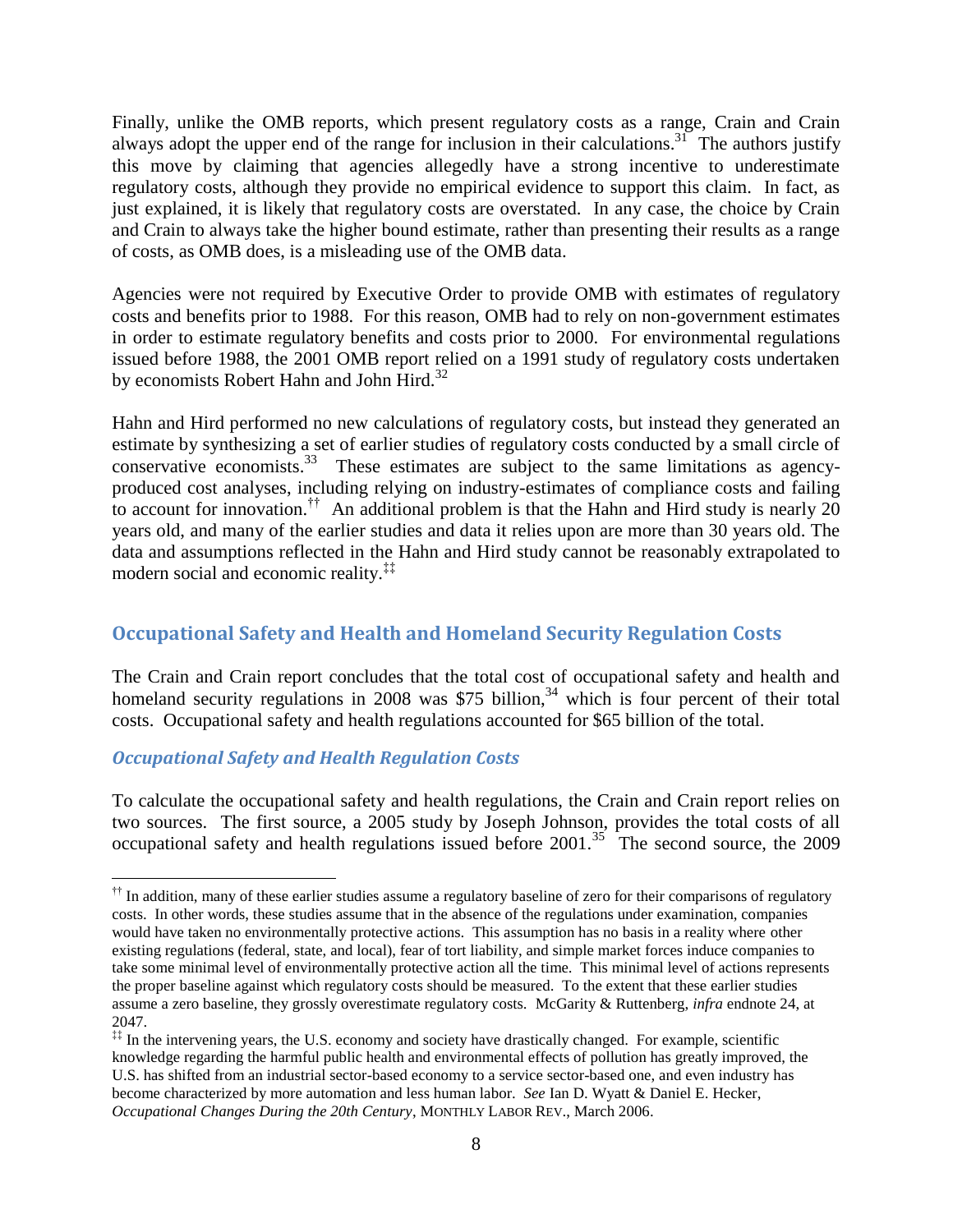OMB report to Congress, provides the total cost of all occupational safety and health regulation issued since 2001.

The cost estimate from the 2009 OMB report to Congress is based on a simple aggregation of the cost-benefit analyses that OSHA produced when developing these regulations.<sup>36</sup> As discussed above, the cost assessments generated as part of these cost-benefit analyses greatly overstate the costs of regulations, since the agencies that produce them rely on industry for estimates of compliance costs, adopt conservative assumptions to fill in data gaps, and fail to account for innovation.

The Johnson study likewise suffers from several flaws, leading it to overestimate these regulatory costs. The study begins by aggregating the agency-produced cost-benefit analyses for all of OSHA rules issued before  $2001$ .<sup>37</sup> As just noted, these costs estimates are overstated. Nevertheless, the Johnson study then inflates OSHA's cost estimates by multiplying the total of all of the estimates by 5.5. According to Johnson, using the multiplier is necessary to account for the costs of all of OSHA's non-major regulations—since OSHA does not perform cost-benefit analyses for these regulations—and for *fines* levied for violations of any OSHA standards.<sup>38</sup> In other words, the Johnson study assumes that for every dollar industry spends on compliance with OSHA's major rules, it spends \$5.50 on compliance with non-major regulations and on fines for violations of existing OSHA standards.

We see no justification for counting the fines that companies pay for violating regulatory standards as regulatory costs. Instead, these are the costs of *choosing* to break the law. That is, the fines would never have occurred if the firms had not chosen to disobey the law. Under this logic, mass lawbreaking raises regulatory costs, enabling regulatory opponents to argue that we need to reduce regulation because of these high regulatory costs.

The Johnson study took the multiplier of 5.5 from a 1996 study by Harvey James.<sup>39</sup> The James study uses an unpublished and otherwise unavailable 1974 estimate prepared by the National Association of Manufacturers (NAM) of the per-firm cost of compliance with OSHA regulations.<sup>40</sup> Because the report is unavailable, it cannot be checked for accuracy. As we related earlier, industry estimates of regulatory costs are suspect because of the political incentive to inflate such costs. Nevertheless, the Crain and Crain report incorporate the Johnson study without any discussion of this significant limitation in the data.

#### *Homeland Security Regulation Costs*

To calculate the cost of all homeland security regulations, the Crain and Crain report again relies on the 2009 OMB report to Congress,  $41$  which is based on the cost-benefit analyses that the Department of Homeland Security produced when developing its regulations.<sup>42</sup> The cost assessments provided in these cost-benefit analyses are overstated for all the reasons stated above: industry-supplied estimates of compliance estimates; conservative assumptions to fill in data gaps; and failure to account for innovation.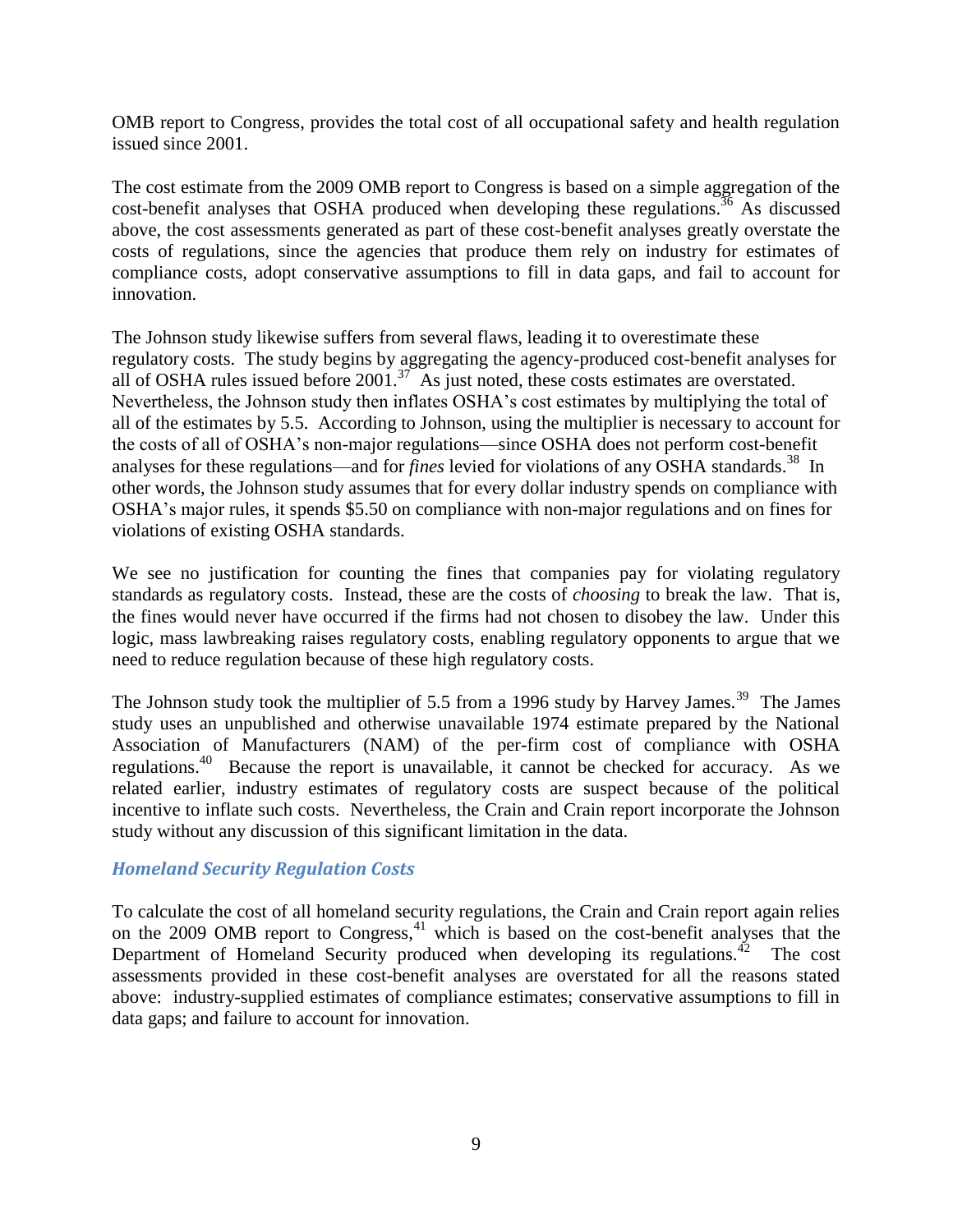#### **Tax Compliance Regulation Costs**

To calculate the cost of tax compliance regulations, the Crain and Crain report starts with estimates of the time that businesses, non-profit organizations, and individuals spend each year completing tax-related forms and filings, and multiplies it by an estimate of the hourly cost of filling out the forms. Using this methodology, the Crain and Crain report concludes that the total cost of tax compliance regulations in  $2008$  was \$160 billion,<sup>43</sup> which is about nine percent of their total costs.

The report says it derives its estimates of the time it takes to fill out tax forms from the Internal Revenue Service and the Tax Foundation, a conservative-leaning non-profit organization.<sup>44</sup> However, they do not explain which data they use or how those data contribute to their estimate. To the extent that data from the Tax Foundation are used, the report's estimate of the amount time spent on tax compliance should be viewed with caution since the Tax Foundation tends to be "anti-tax" in orientation.

The authors calculate tax compliance costs for businesses separately from individuals and nonprofit organizations, using the reasonable assumption that businesses spend more money per hour complying with tax regulations. Crain and Crain assume that all businesses rely on "Human Resources professionals" to prepare their taxes, but they provide no evidence to justify this assumption. They nevertheless multiply estimates of the amount of time it takes to fill out the tax forms by \$49.77 per hour ("the hourly compensation rate for Human Resources professionals") on tax compliance.<sup>45</sup> The report then appears to assume that all individuals and non-profit organizations have their taxes prepared by accountants or auditors, and it estimates that these entities spend \$31.53 per hour ("the average hourly wage rate for accountant and auditors") on tax compliance.<sup>46</sup> With respect to individuals, this assumption seems particularly unfounded given that millions of American households prepare their own taxes.

#### **Conclusion**

The Crain and Crain study is rife with flawed methodologies and questionable data and assumptions. Of even greater importance, each of the problems with the Crain and Crain report's methodologies, data, and assumptions lead to an overstatement of regulatory costs. Because of these problems with the Crain and Crain report's reliability, we believe policymakers should disregard its misleading conclusions as they consider matters of regulatory policy.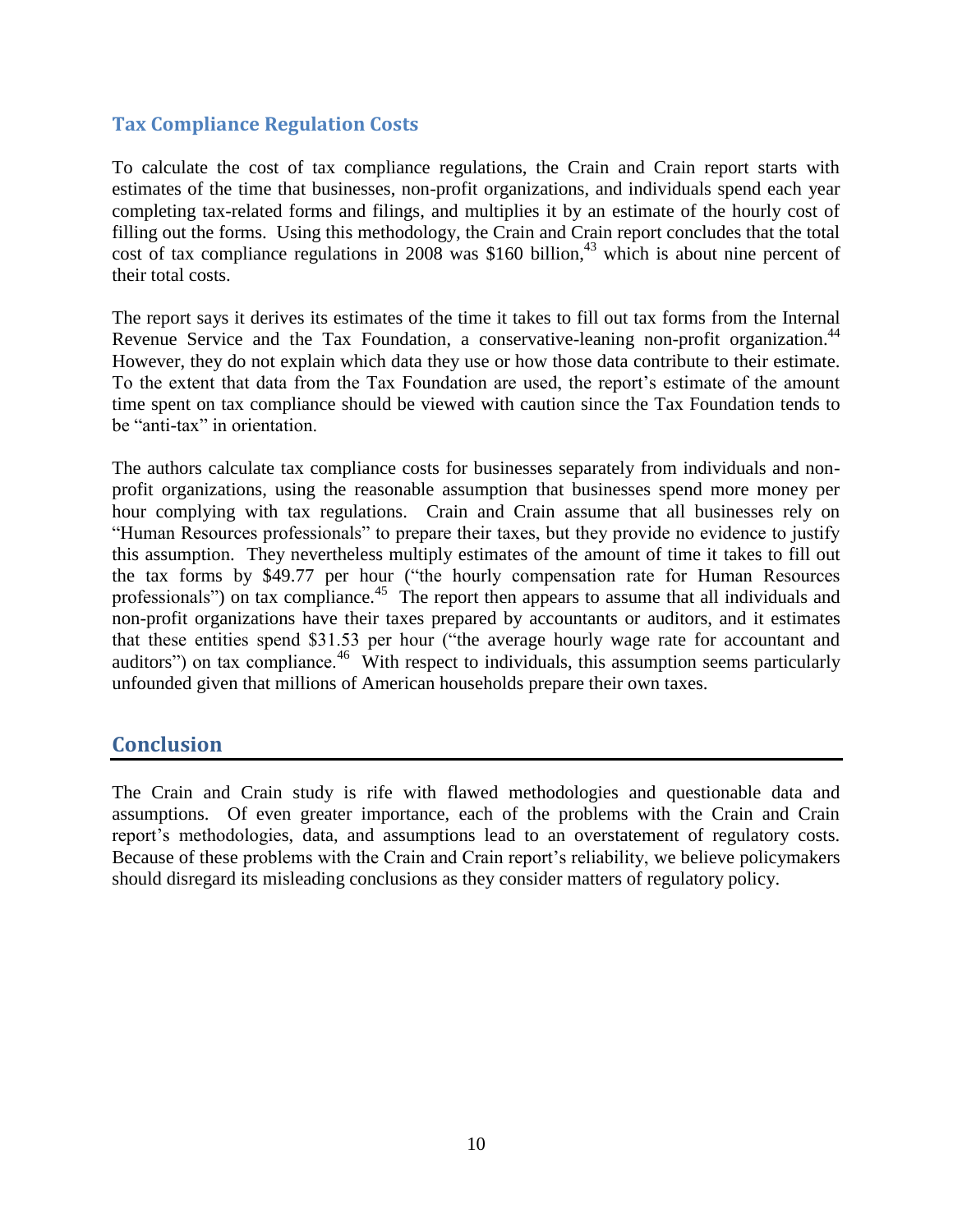#### **Endnotes**

 $\overline{a}$ 

<sup>1</sup> NICOLE V. CRAIN & W. MARK CRAIN, THE IMPACT OF REGULATORY COSTS ON SMALL FIRMS (2010) (This report was developed under a contract with the Small Business Administration's Office of Advocacy), *available at* [http://www.sba.gov/sites/default/files/rs371tot.pdf.](http://www.sba.gov/sites/default/files/rs371tot.pdf) 

 $2^{2}$  For the three earlier reports, see W. MARK CRAIN, THE IMPACT OF REGULATORY COSTS ON SMALL FIRMS (2005) (This report was developed under a contract with the Small Business Administration's Office of Advocacy), *available at* [http://archive.sba.gov/advo/research/rs264tot.pdf;](http://archive.sba.gov/advo/research/rs264tot.pdf) W. MARK CRAIN & THOMAS D. HOPKINS, THE

IMPACT OF REGULATORY COSTS ON SMALL FIRMS (2001), *available at*

[http://archive.sba.gov/advo/research/rs207tot.pdf;](http://archive.sba.gov/advo/research/rs207tot.pdf) THOMAS D. HOPKINS, PROFILES OF REGULATORY COSTS (1995), *available at* [http://archive.sba.gov/advo/research/rs1995hoptot.pdf.](http://archive.sba.gov/advo/research/rs1995hoptot.pdf)

<sup>3</sup> CRAIN & CRAIN, *supra* endnote 1, at 6 (2009 dollars).

<sup>4</sup> OFFICE OF MGMT & BUDGET, EXECUTIVE OFFICE OF THE PRESIDENT, 2009 REPORT TO CONGRESS ON THE BENEFITS AND COSTS OF FEDERAL REGULATIONS AND UNFUNDED MANDATES ON STATE, LOCAL, AND TRIBAL ENTITIES 3 (converted from 2001 to 2009 dollars), *available at*

[http://www.whitehouse.gov/sites/default/files/omb/assets/legislative\\_reports/2009\\_final\\_BC\\_Report\\_01272010.pdf](http://www.whitehouse.gov/sites/default/files/omb/assets/legislative_reports/2009_final_BC_Report_01272010.pdf) [hereinafter 2009 OMB Report]. The Regulatory Right-to-Know Act requires OMB to produce a report every year that, among other things, calculates the annual cost of major regulations. Treasury and General Government Appropriations Act of 2001 §624, Pub. L. 106-554, 31 U.S.C. §1105 note.

 $5$  CRAIN & CRAIN, *supra* endnote 1, at 3-5.

6 2009 OMB Report, *supra* endnote 4, at 3 (converted from 2001 to 2009 dollars).

7 *See, e.g.*, Sidney Shapiro et al., *CPR Comments on Draft 2010 Report to Congress on the Benefits and Costs of Federal Regulations* 16-19 (App. A, Pt. C.) (2010), *available at* 

[http://www.progressivereform.org/articles/2010\\_CPR\\_Comments\\_OMB\\_Report.pdf;](http://www.progressivereform.org/articles/2010_CPR_Comments_OMB_Report.pdf) Rena Steinzor et al., *CPR Comments on Draft 2009 Report to Congress on the Benefits and Costs of Federal Regulations* 16-19 (App. A, Pt. C.) (2009), *available at* [http://www.progressivereform.org/articles/2009\\_CPR\\_Comments\\_OMB\\_Report.pdf;](http://www.progressivereform.org/articles/2009_CPR_Comments_OMB_Report.pdf) Amy Sinden & James Goodwin, *CPR Comments on Draft 2008 Report to Congress on the Benefits and Costs of Federal Regulations* 5-8 (2008), *available at* [http://www.progressivereform.org/articles/2008\\_Comments\\_OMB\\_Report.pdf.](http://www.progressivereform.org/articles/2008_Comments_OMB_Report.pdf) For all of the comments on OMB's annual reports to Congress on the benefits and cost of federal regulation produced by CPR Member Scholars and staff, see Ctr. for Progressive Reform, *OMB Reports on the Costs and Benefits of Regulation*,<http://www.progressivereform.org/OMBCongress.cfm> (last visited Feb. 5, 2011).

<sup>8</sup> For examples of instances in which anti-regulatory critics have cited the Crain and Crain report and its conclusions, see, e.g., James L. Gattuso, Diane Katz, & Stephen A. Keen, *Red Tape Rising: Obama's Torrent of New Regulation* (Heritage Foundation, Backgrounder No. 2048, 2010) ("According to a report recently released by the Small Business Administration, total regulatory costs amount to about \$1.75 trillion annually . . . ."), *available at*  [http://thf\\_media.s3.amazonaws.com/2010/pdf/bg2482.pdf;](http://thf_media.s3.amazonaws.com/2010/pdf/bg2482.pdf) Sen. Mark R. Warner, Op-Ed, *To Revive the Economy, Pull Back the Red Tape*, WASH. POST, Dec. 13, 2010 ("According to the U.S. Small Business Administration, the

estimated annual cost of federal regulations in 2008 exceeded \$1.75 trillion."), *available at*

[http://www.washingtonpost.com/wp-dyn/content/article/2010/12/12/AR2010121202639.html?hpid=opinionsbox1;](http://www.washingtonpost.com/wp-dyn/content/article/2010/12/12/AR2010121202639.html?hpid=opinionsbox1) Press Release, U.S. Chamber of Commerce, U.S. Chamber Calls on Federal and State Lawmakers to Stem the Growing Tide of Excessive Regulation (Oct. 7, 2010) ("Donohue cited statistics from the Small Business Administration's Office of Advocacy estimating the total cost of federal regulations at \$1.75 trillion."), [http://www.uschamber.com/press/releases/2010/october/us-chamber-calls-federal-and-state-lawmakers-stem](http://www.uschamber.com/press/releases/2010/october/us-chamber-calls-federal-and-state-lawmakers-stem-growing-tide-excessive)[growing-tide-excessive](http://www.uschamber.com/press/releases/2010/october/us-chamber-calls-federal-and-state-lawmakers-stem-growing-tide-excessive) (last visited Feb. 1, 2011).

<sup>9</sup> OFFICE OF ADVOCACY, SMALL BUSINESS ADMINISTRATION, INFORMATION QUALITY PEER REVIEW REPORT FOR THE IMPACT OF FEDERAL REGULATORY COSTS ON SMALL FIRMS 4 (2010) (Bob Litan's peer review), *available at* [http://www.sba.gov/sites/default/files/files/TheImpactofFederalRegulatoryCostsonSmallFirmsPRFY2010.pdf.](http://www.sba.gov/sites/default/files/files/TheImpactofFederalRegulatoryCostsonSmallFirmsPRFY2010.pdf)

<sup>10</sup> Telephone Interview with Radwan Saade, Regulatory Analyst, Small Business Administration, Office of Advocacy, Office of Economic Research (Jan. 11, 2011).

<sup>11</sup> CRAIN & CRAIN, *supra* endnote 1, at 18-25. The RQI was developed as part of the World Bank's Worldwide Governance Indicators project, which seeks to establish a variety of indexes for measuring countries' governance and institutional quality. *See* Daniel Kaufmann et al., *Governance Matters VIII: Aggregate and Individual Governance Indicators 1996–2008* at 2 (The World Bank, Development Research Group, Macroeconomics and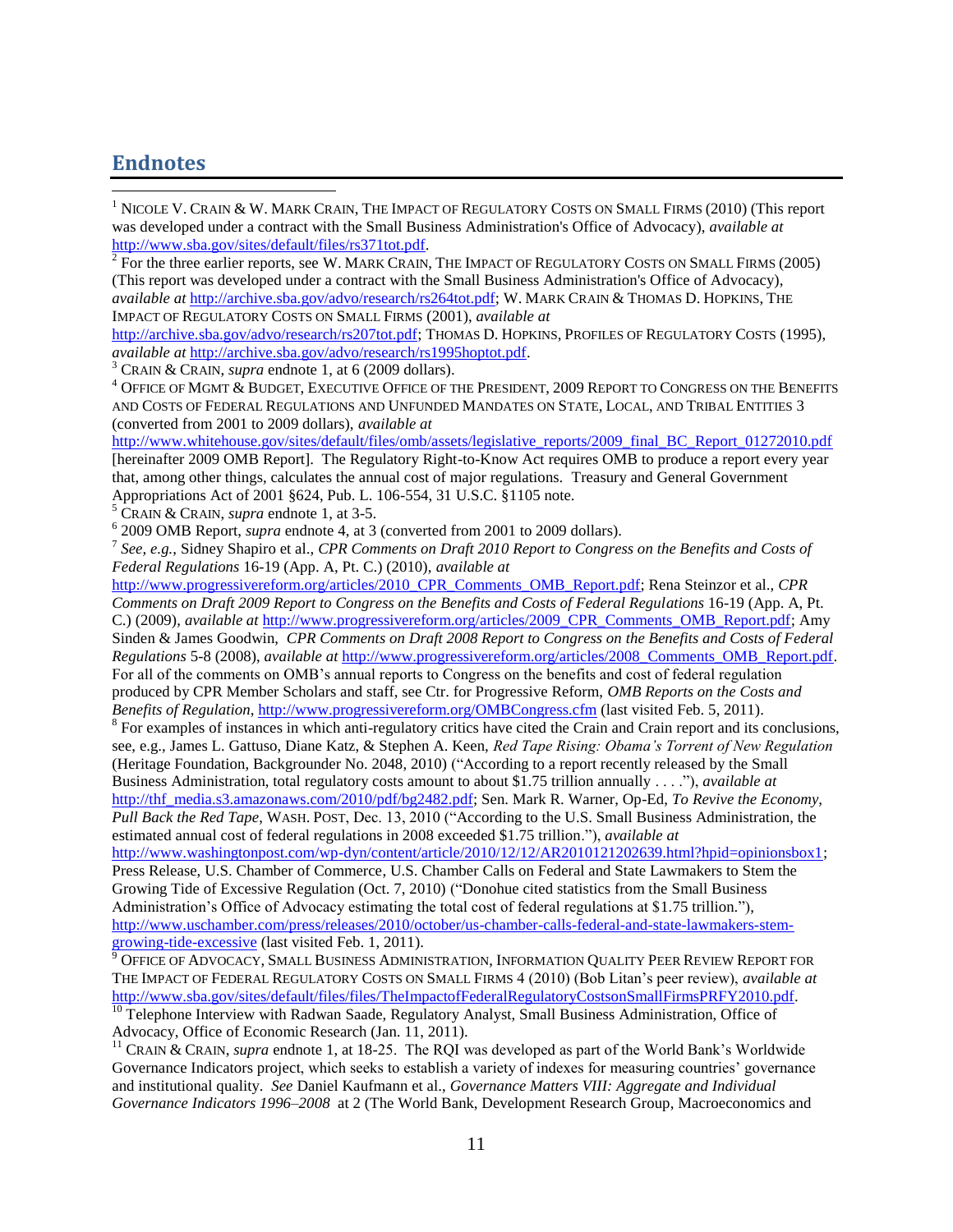Growth Team, Policy Research Working Paper No. 4978, 2009), *available at*

[http://papers.ssrn.com/sol3/papers.cfm?abstract\\_id=1424591##](http://papers.ssrn.com/sol3/papers.cfm?abstract_id=1424591) (follow "One-Click Download" hyperlink at the top of the page).

<sup>13</sup> *See* CRAIN & CRAIN, *supra* endnote 1, at 21 (explaining that increases in the RQI correspond to "reductions in regulatory burden.").

<sup>14</sup>*See id*.

 $\overline{a}$ 

<sup>15</sup> Kaufmann et al., *supra* endnote 11, at 4.

<sup>16</sup> *Id.* at 5 (describing the RQI as "too blunt a tool to be useful in formulating specific governance reforms in particular country contexts. Such reforms, and evaluation of their progress, need to be informed by much more detailed and country-specific diagnostic data . . . .").

<sup>17</sup> OFFICE OF ADVOCACY, *supra* endnote 9, at 2 (Richard Williams' peer review), *available at*

[http://www.sba.gov/sites/default/files/files/TheImpactofFederalRegulatoryCostsonSmallFirmsPRFY2010.pdf.](http://www.sba.gov/sites/default/files/files/TheImpactofFederalRegulatoryCostsonSmallFirmsPRFY2010.pdf)

Richard Williams is a conservative economist who currently works as the Director of Policy Research at the Mercatus Center, an anti-regulatory think tank. *See* Mercatus Ctr., *Richard Williams Biography*,

<http://mercatus.org/richard-williams> (last visited February 4, 2011).

<sup>18</sup> CRAIN & CRAIN, *supra* endnote 1, at 24 (2009 dollars).

<sup>19</sup> 2009 OMB Report, *supra* endnote 4, at 29.

<sup>20</sup> See Kaufmann et al., *supra* endnote 11, at 89-91 (Table C4). The RQI is designed so that possible scores range from -2.5 (*i.e.*, the greatest regulatory burden, however defined) to 2.5 (*i.e.*, the lowest regulatory burden, however defined). In 2008, the RQI score for the United States was 1.579. CRAIN & CRAIN, *supra* endnote 1, at 24.

<sup>21</sup> *See* Kaufmann et al., *supra* endnote 11, at 89-91 (Table C4).

<sup>22</sup> CRAIN & CRAIN, *supra* endnote 1, at 25- 27.

<sup>23</sup> *Id*. at 31 (Table 6) (2009 dollars).

<sup>24</sup> Thomas O. McGarity & Ruth Ruttenberg, *Counting the Cost of Health, Safety, and Environmental Regulation*, 80 TEX. L. REV. 1997, 2011, 2044-45 (2002).

<sup>25</sup> *Id*. at 2046.

<sup>26</sup> *Id.* at 2049-50. Studies of OSHA's vinyl chloride and cotton dust standards concluded that actual compliance costs were much lower than predicted costs in part because of overall productivity gains achieved by regulatees. When company scientists and engineers were forced to concentrate on cost-effective compliance techniques, they also identified ways to improve the overall productivity of an industrial process, or even an entire industry. *See* OCCUPATIONAL SAFETY AND HEALTH ADMINISTRATION, OFFICE OF PROGRAM EVALUATION, REGULATORY REVIEW OF OSHA'S COTTON DUST STANDARD (2000) (identifying extensive technological improvements and increased productivity in the textile industry spurred by OSHA's cotton dust standard); RUTH RUTTENBERG, REGULATION IS THE MOTHER OF INVENTION 42, 44-45 (Working Papers for a New Society, May/June 1981), (identifying six regulation-induced changes in the vinyl chloride industry that resulted in increased productivity).

<sup>27</sup> Winston Harrington, Richard D. Morgenstern, & Peter Nelson, *On the Accuracy of Regulatory Cost Estimates* 6 (Resources for the Future, Discussion Paper 99-18, 1999) (citing PUTNAM, HAYES, & BARTLETT, INC., COMPARISONS OF ESTIMATED AND ACTUAL POLLUTION CONTROL CAPITAL EXPENDITURES FOR SELECTED INDUSTRIES (Report prepared for the Office of Planning & Evaluation, U.S. Envtl. Protection Agency, 1980)), *available at* [http://www.rff.org/documents/RFF-DP-99-18.pdf.](http://www.rff.org/documents/RFF-DP-99-18.pdf)

<sup>28</sup> OFFICE OF TECHNOLOGY ASSESSMENT, GAUGING CONTROL TECHNOLOGY AND REGULATORY IMPACTS IN OCCUPATIONAL SAFETY AND HEALTH: AN APPRAISAL OF OSHA'S ANALYTICAL APPROACH 58 (1995). <sup>29</sup> Eban Goodstein & Hart Hodges, *Polluted Data: Overestimating Environmental Costs*, 8 AM. PROSPECT 64 (Nov./Dec. 1997).

<sup>30</sup> Harrington, Morgenstern, & Nelson, *supra* endnote 27. The Resources for the Future study notes that actual compliance costs can also be less than an agency estimates because there can be less regulatory compliance than the agency anticipates. If an agency overestimates the extent of pollution reduction, or some similar benefit, then the regulation may cost less than the agency estimates. In such cases, the original agency estimate might have been accurate, but it turns out to be wrong because the regulatory industry does not obey the regulation to the extent that the agency predicted. *Id*. at 14-15.

<sup>31</sup> CRAIN & CRAIN, *supra* endnote 1, at 27.

<sup>32</sup> *Id*. at 25.

<sup>33</sup> Robert W. Hahn & John A. Hird, *The Costs and Benefits of Regulation: Review and Synthesis*, 8 YALE J. ON REG. 233, 248-54 (1991).

<sup>12</sup> Kaufmann et al., *supra* endnote 11, at 6.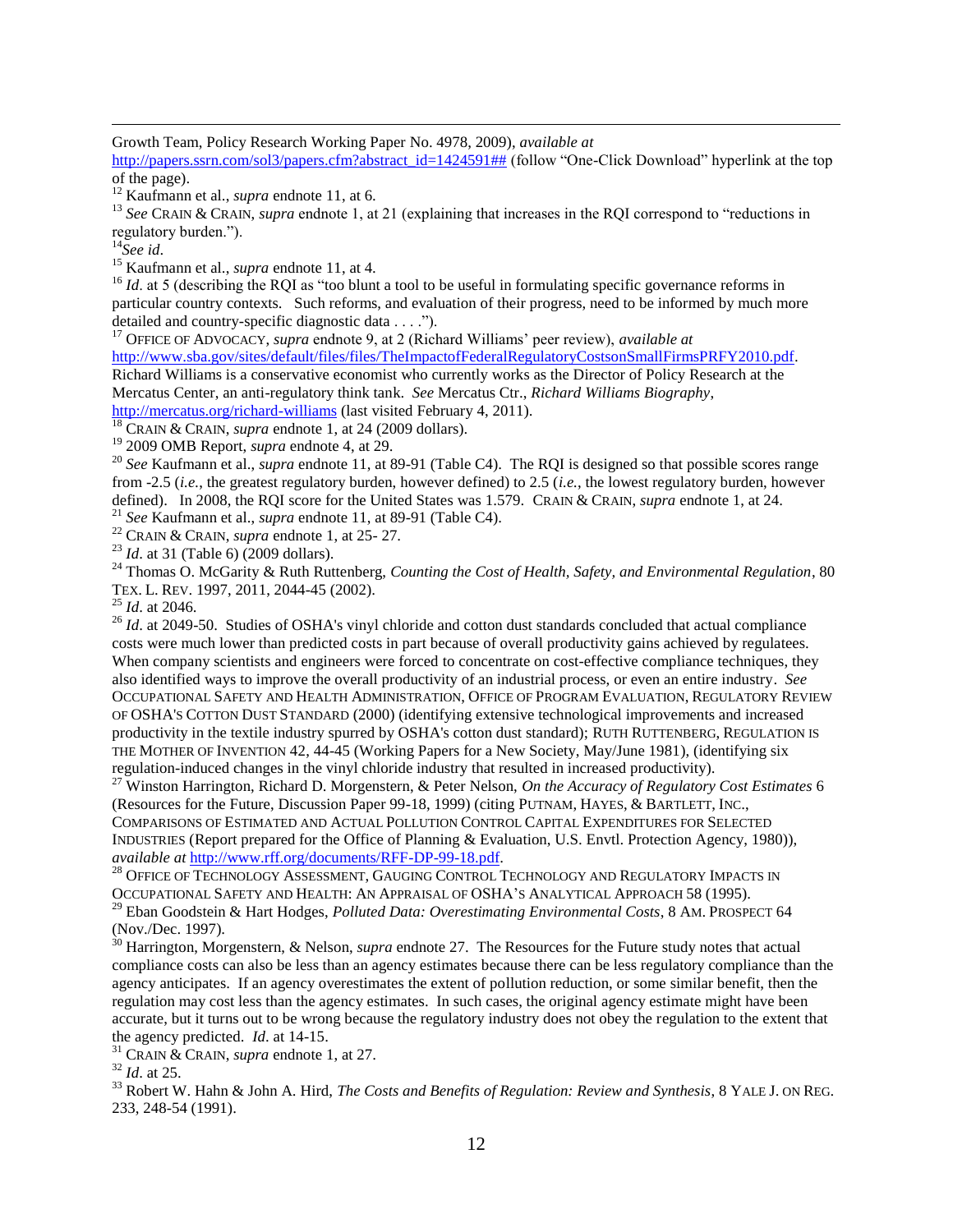<sup>34</sup> CRAIN & CRAIN, *supra* endnote 1, at 31 (2009 dollars).

 $\overline{a}$ 

<sup>37</sup> Joseph M. Johnson, *A Review and Synthesis of the Cost of Workplace Regulations*, *in* CROSS-BORDER HUMAN RESOURCES, LABOR, AND EMPLOYMENT ISSUES 433, 453-54, 466 (Table 10) (Andrew P. Morriss & Samuel Estreicher eds., 2005).

<sup>38</sup> *Id*. at 455.

<sup>39</sup> HARVEY S. JAMES, JR., ESTIMATING OSHA COMPLIANCE COSTS 10-13 (Ctr. for the Study of Am. Bus., Policy Study No. 135, 1996).

<sup>40</sup> *Id.* James compared the NAM estimate to cost-benefit estimates produced by OSHA. Since the NAM estimate was approximately 5.5 times greater than the aggregate value of OSHA's cost-benefit analyses, he assumes he was justified using a 5.5 multiplier. *Id*. James did not cite an original source for the numbers that he derived from the NAM estimate. He merely cited a book by Robert S. Smith in which the NAM estimate was featured in a table. *Id*. at 4. There is no indication in James' report that he read or made any independent attempt to evaluate the accuracy of the NAM report.

<sup>42</sup> 2009 OMB Report, *supra* endnote 4, at 17-18.

<sup>43</sup> CRAIN & CRAIN, *supra* endnote 1, at 29 (2009 dollars).

<sup>44</sup> *Id*. at 28.

<sup>45</sup> *Id*. at 29.

<sup>46</sup> *Id*. at 29.

<sup>35</sup> *Id*.

<sup>36</sup> 2009 OMB Report, *supra* endnote 4, at 11 (Table 1-2).

<sup>41</sup> CRAIN & CRAIN, *supra* endnote 1, at 31.